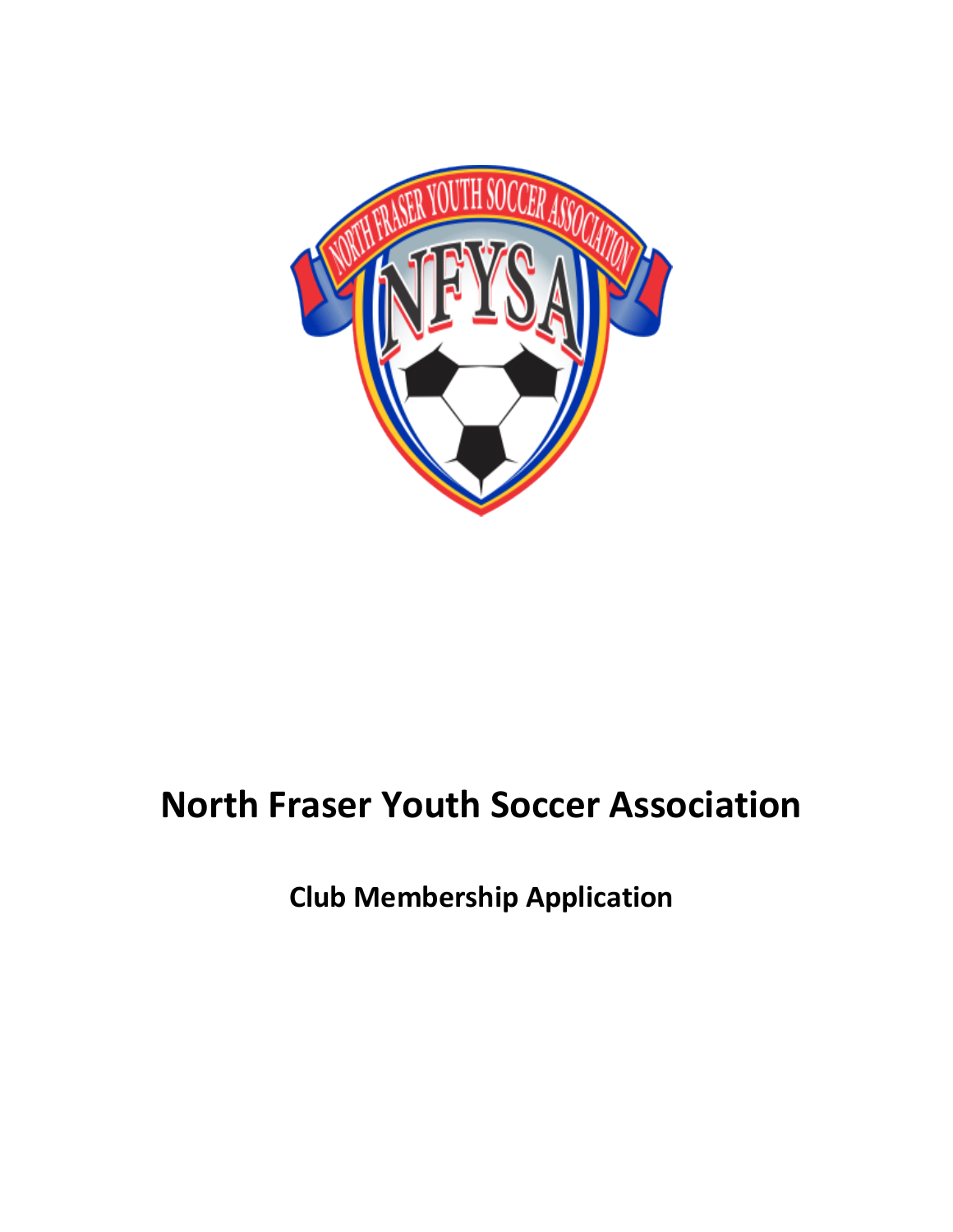## **Please indicate type of membership:**

| <b>Full Member</b>      |  |
|-------------------------|--|
| <b>Associate Member</b> |  |

## **ORGANIZATION INFORMATION**

| <b>Organization Name:</b>             |  |
|---------------------------------------|--|
| Main Contact Individual Name:         |  |
| Main Contact Individual Position:     |  |
| <b>Organization Address:</b>          |  |
| City & Postal Code:                   |  |
| Contact Individual Daytime Telephone: |  |
| Contact Individual Mobile Telephone:  |  |
| Contact E-mail:                       |  |

**Please provide general information on your organization and why you are applying for membership.**

#### **Please describe the type of programs or programming your organization provides (e.g. age(s), gender(s), etc., including adult if necessary).**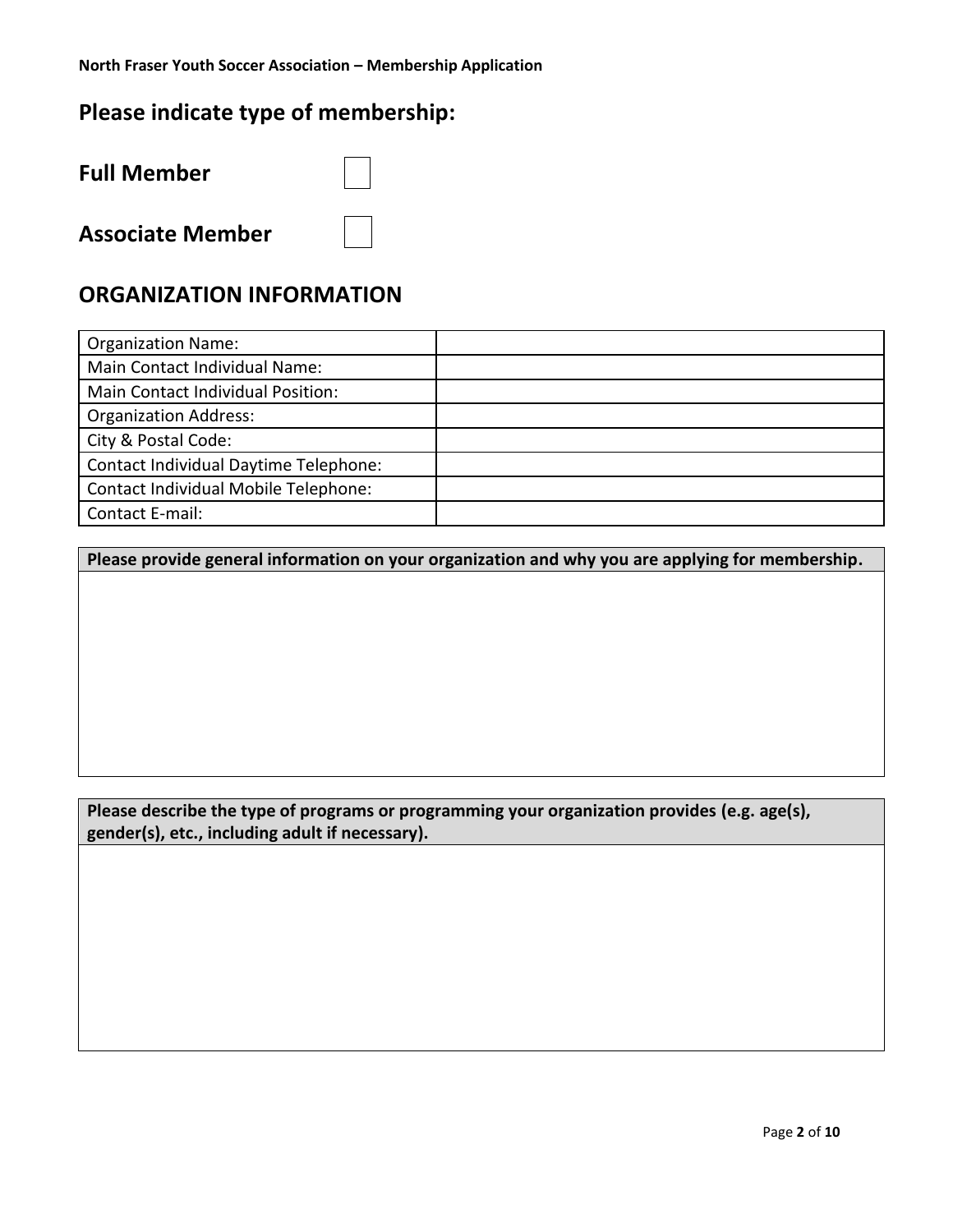**Please describe how your membership with NFYSA will benefit soccer and grow the game.**

**Additional Comments (if any) Please use this space to provide any additional general information about your organization.**

### **ORGANIZATIONAL READINESS**

|                 | Listing of Board/Ownership/Executive of applying organization |                          |        |                                                                      |  |  |  |  |
|-----------------|---------------------------------------------------------------|--------------------------|--------|----------------------------------------------------------------------|--|--|--|--|
| <b>Position</b> | <b>Name</b>                                                   | <b>Primary Telephone</b> | E-mail | Vulnerable<br><b>Sector</b><br><b>Check</b><br>completed<br>(Yes/No) |  |  |  |  |
|                 |                                                               |                          |        |                                                                      |  |  |  |  |
|                 |                                                               |                          |        |                                                                      |  |  |  |  |
|                 |                                                               |                          |        |                                                                      |  |  |  |  |
|                 |                                                               |                          |        |                                                                      |  |  |  |  |
|                 |                                                               |                          |        |                                                                      |  |  |  |  |
|                 |                                                               |                          |        |                                                                      |  |  |  |  |
|                 |                                                               |                          |        |                                                                      |  |  |  |  |

|                 | Listing of Staff of applying organization |                          |        |                                                                      |
|-----------------|-------------------------------------------|--------------------------|--------|----------------------------------------------------------------------|
| <b>Position</b> | <b>Name</b>                               | <b>Primary Telephone</b> | E-mail | Vulnerable<br><b>Sector</b><br><b>Check</b><br>completed<br>(Yes/No) |
|                 |                                           |                          |        |                                                                      |
|                 |                                           |                          |        |                                                                      |
|                 |                                           |                          |        |                                                                      |
|                 |                                           |                          |        |                                                                      |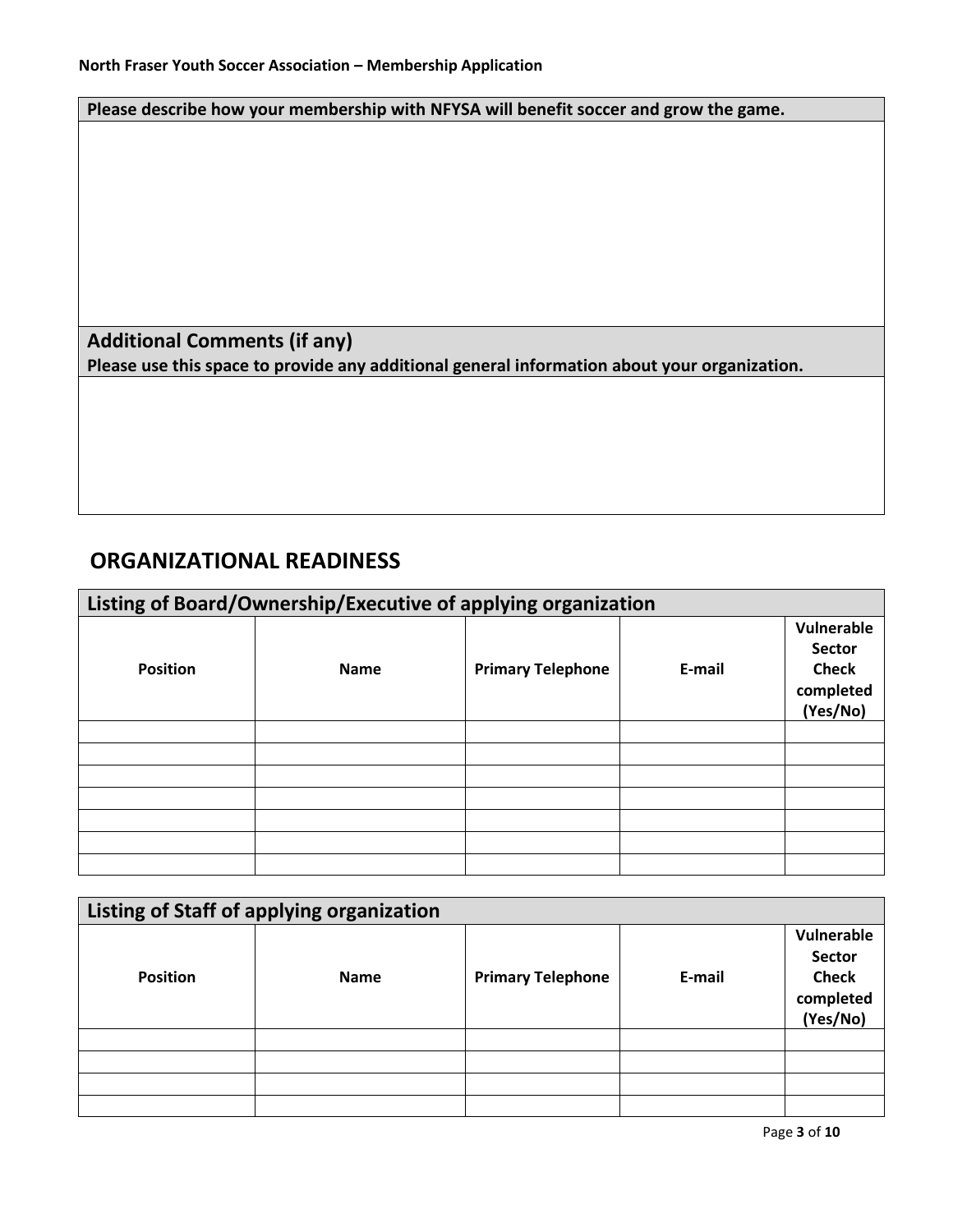#### **North Fraser Youth Soccer Association – Membership Application**

#### **Please check the boxes to confirm the following documentation will be provided with this application:**

A copy of the organization's current incorporation/registration status with the Province of British Columbia as a registered society, sole proprietor, partnership and/or incorporation (whichever is applicable).

Documentation to confirm the organization has access to field allocation that is safe for training and match players for all of its registered players (i.e. proof of ownership of or rental of facility(s), or letter of support from municipality once membership is achieved)

A copy of the organization's Constitution & Bylaws and/or equivalent documentation stating the organization's principles, purpose and how decisions are made.

A copy of the organization's Operational Plan

A copy of the organization's Technical Plan

#### **Additional Comments (if any)**

**Please use this space to provide any additional comments related to your organization's overall readiness to be a member of NFYSA (and an affiliated club of BC Soccer).**





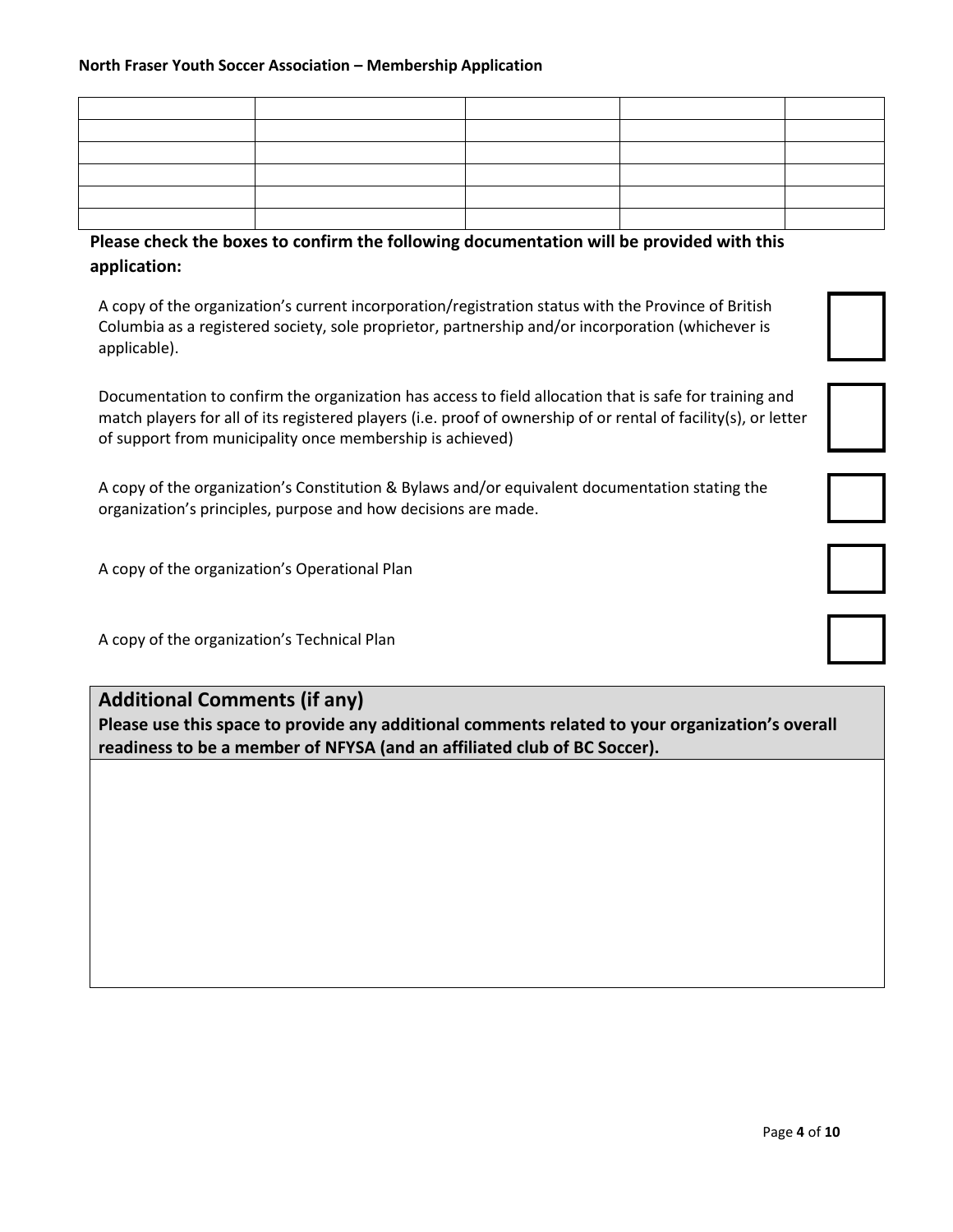**North Fraser Youth Soccer Association – Membership Application**

### **SAFE SPORT**

**Please check the boxes to confirm the following documentation will be provided with this application:**

| Privacy Policy                     |  |
|------------------------------------|--|
| Discipline and Ethics Policy       |  |
| Code of Conduct for Players        |  |
| Code of Conduct for Coaches        |  |
| Code of Conduct for Parents        |  |
| Code of Conduct for Club Officials |  |
| Refund Policy                      |  |
| <b>Risk Management Policy</b>      |  |

#### **Please identify the organization's Risk Management Officer by completing the information below:**

| Name:              |  |
|--------------------|--|
| Daytime Telephone: |  |
| Mobile Telephone:  |  |
| Contact E-mail:    |  |

#### **Criminal Record Check Compliance**

All BC Soccer directors, volunteers, employees of BC Soccer or an affiliated BC Soccer organization aged 19 years and older participating on a regular basis in any element of youth soccer, adaptive soccer, or who will be with a vulnerable person must have a valid (within 3 years) Vulnerable Sector Check or Enhanced Police Information Check on file in accordance with [BC Soccer's Criminal Record](https://bcsoccer.net/bylaws)  [Check Policy.](https://bcsoccer.net/bylaws)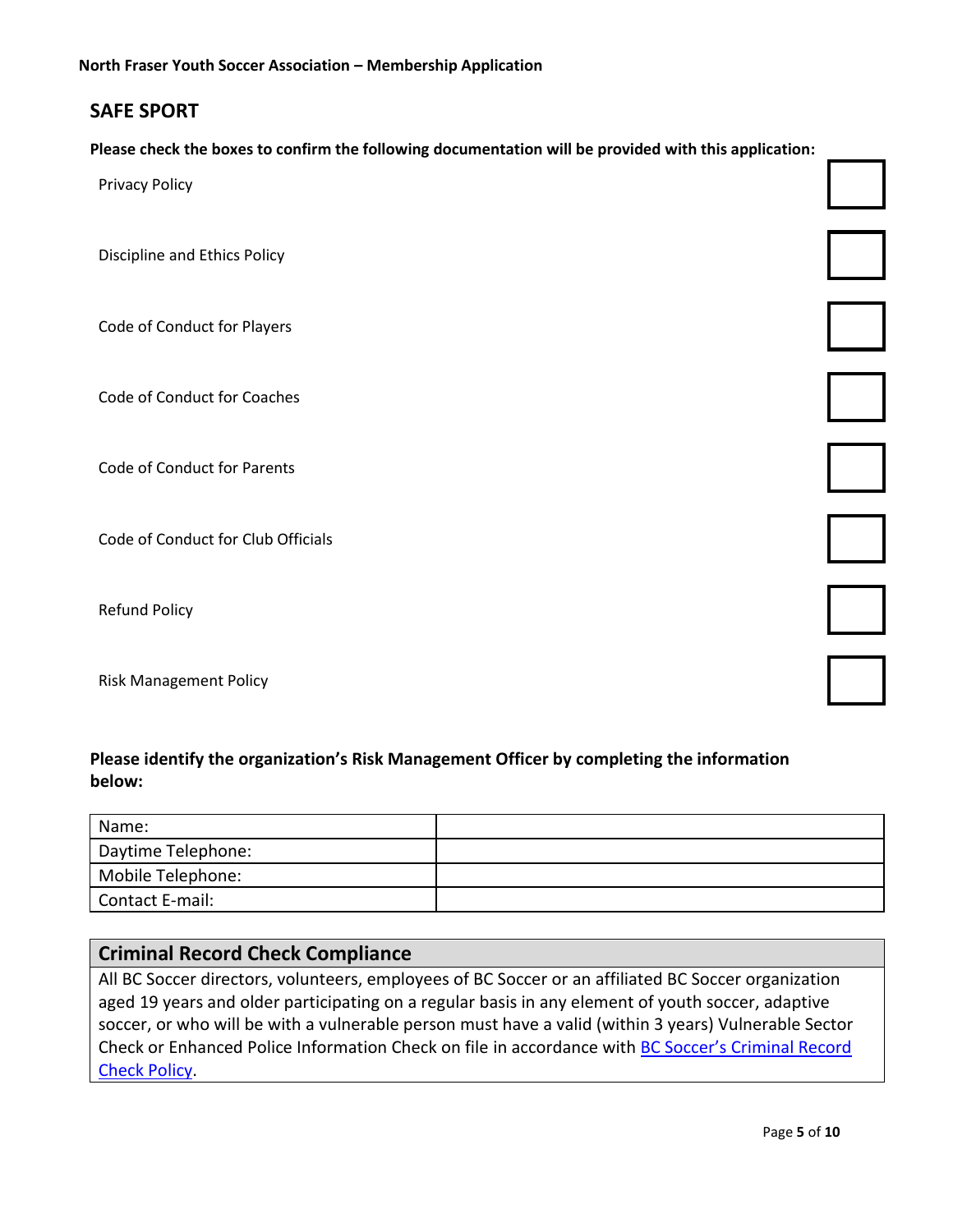**Please complete the information below.**

#### **VULNERABLE SECTOR CHECK / ENHANCED POLICE INFORMATION CHECK SUMMARY**

#### **Number of VSC/EPIC REQUIRED:**

(The total number of board, staff, contractors, and volunteers that are 19 years of age and older)

#### **Number of VSC/EPIC COMPLETED:**

(A VSC/EPIC is "completed" when the organization has received the results from an approved agency and there are no flags, or, when the organization has reviewed and made a decision on a VSC/EPICs with any identified flags.)

#### **Number of VSC/EPIC SUBMITTED & IN PROCESS:**

(The number of individuals who have confirmed their submission to an approved agency and are waiting to receive the results, including fingerprints if required)

#### **Number of VSC/EPIC NOT SUBMITTED:**

(The number of individuals who have not submitted the appropriate information to an approved agency)

#### **Please check/mark the box to agree/confirm the following:**

I confirm that those individuals who have not submitted a VSC/EPIC will not continue in their role with the organization until their VSC/EPIC has been completed.

#### **FLAGGED VULNERABLE SECTOR CHECK / ENHANCED POLICE INFORMATION CHECK**

Of the **COMPLETED** VSC/EPICs, please indicate the number of checks that were flagged and how the organization handled them below:

#### Number of VSC/EPIC **Flagged:**

Of those individuals with flagged VSC/EPICs how many were:

**Able to continue** within their role as intended with the organization:

Able to continue working/volunteering with the organization in a different or **modified role**:

**Not able to continue** working/volunteering with the organization:

Risk Management Officer Name (please print) Risk Management Officer Signature

Date









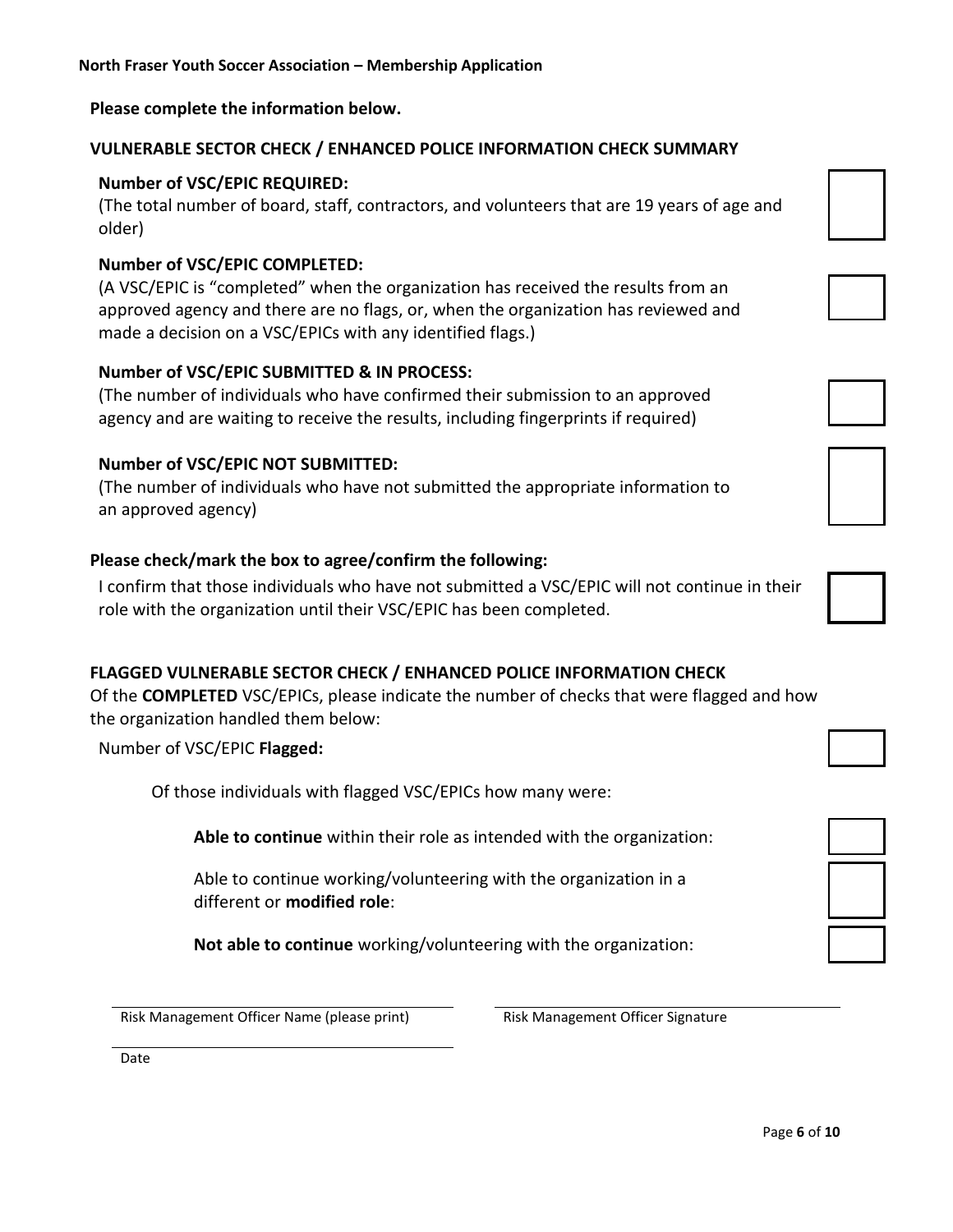#### **Additional Comments (if any)**

**Please use this space to provide any additional comments related to Safe Sport and/or describe any other Safe Sport initiatives your organization participates in (examples: Respect in Sport Training, Commit to Kids Training, etc.)**

### **SPORT 4 LIFE - Player Registration, Programs, Community Engagement**

#### **Commitment to Registering Players – not applicable for Associate Member**

In alignment with BC Soccer's bylaws, NFYSA requires new club applicants to register the minimum of 44 youth players.

NFYSA also requires that 30% of these players be new; therefore, a minimum of 24 players must not have been registered with BC Soccer or an affiliated organization within the past year.

#### **Please check the boxes to confirm/agree the following:**

Registration data that meets NFYSA's required number of players, including which players are new (as applicable) will be submitted with this application.

Registration data and fees will be submitted within 30 days of membership being granted

**Please describe the type of programs or programming your organization provides (e.g. age(s), gender(s), etc., including adult if necessary).**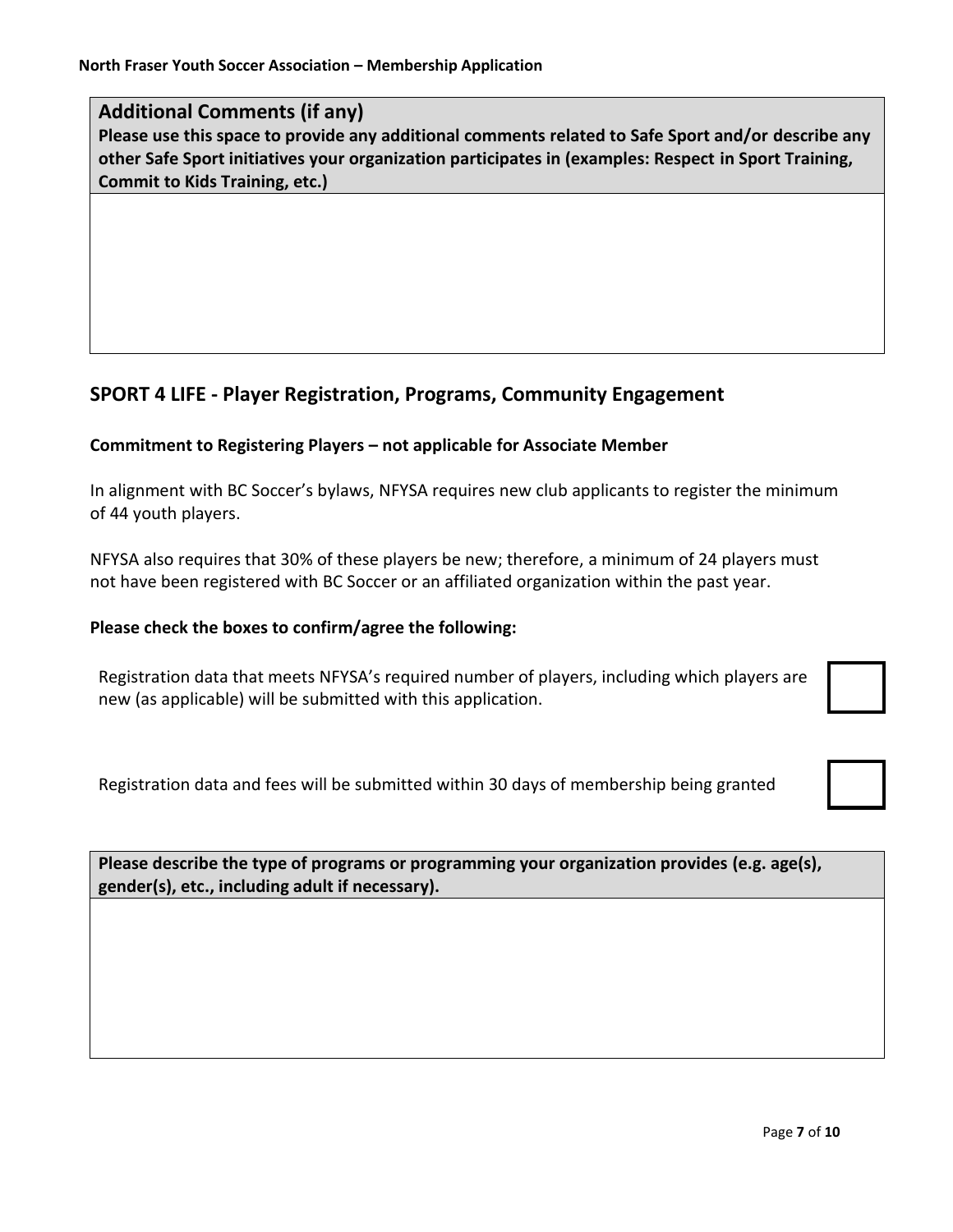**Please describe how your organization will engage with the community and/or other clubs in the District to promote participation in soccer.** 

**Does your organization provide programs for participants with disabilities and/or participants from other under-represented groups? If so, please describe.** 

#### **Please check the boxes to confirm/agree the following:**

On behalf of my organization, I agree to work collaboratively within NFYSA and/or, and/or Inter-District leagues and maintain good standing with my NFYSA and BC Soccer.

On behalf of my organization, in alignment with the principles of Long-Term Player Development, I agree to inform players of playing development and/or advancement opportunities within NFYSA, BC, and/or Canada as they become available. I acknowledge that players and their families have the right to make the choice on the environment they play in. I agree to fully support players in their decisions.

On behalf of my organization, I am not to accept entire teams moving from any other club member (NOTE: an entire team is 50% or more of the team's registered players)

#### **Additional Comments (if any)**

**Please use this space to provide any additional comments related to how your organization promotes Sport 4 Life.**

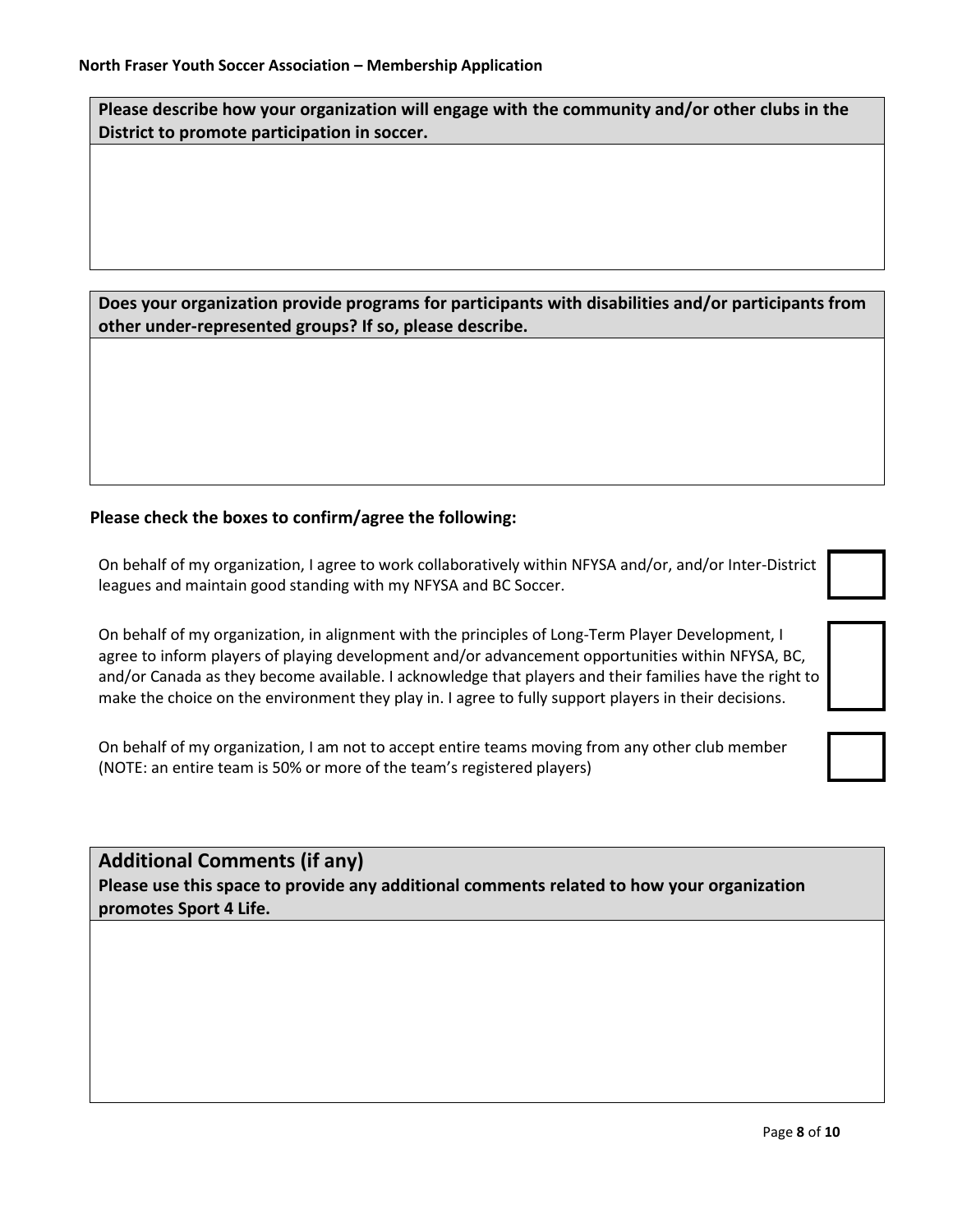### **COACHING & OFFICIATING**

| <b>Listing of Coaches and Certifications</b> |                             |  |  |
|----------------------------------------------|-----------------------------|--|--|
| <b>Position</b>                              | <b>Coach Certifications</b> |  |  |
|                                              |                             |  |  |
|                                              |                             |  |  |
|                                              |                             |  |  |
|                                              |                             |  |  |
|                                              |                             |  |  |
|                                              |                             |  |  |

### **Additional Comments (if any) Please use this space to provide any additional comments related to Coaching & Officiating initiatives and/or programming your organization provides.**

#### **FINANCE**

**Please provide the organization's fiscal year in the space below.**

#### **Please check the box to confirm the following documentation will be provided with this application:**

A budget for the organization's next fiscal year

#### **Please check the boxes to confirm/agree the following:**

Upon a successful application, I can confirm that my organization will be able to provide a cheque for a bond in the amount of \$10,000.00 (\$5000.00 for Associate Member) to NFYSA within 2 weeks of being notified of a successful application. I understand that if my organization is not able to provide a cheque within this timeline, its membership could be revoked.